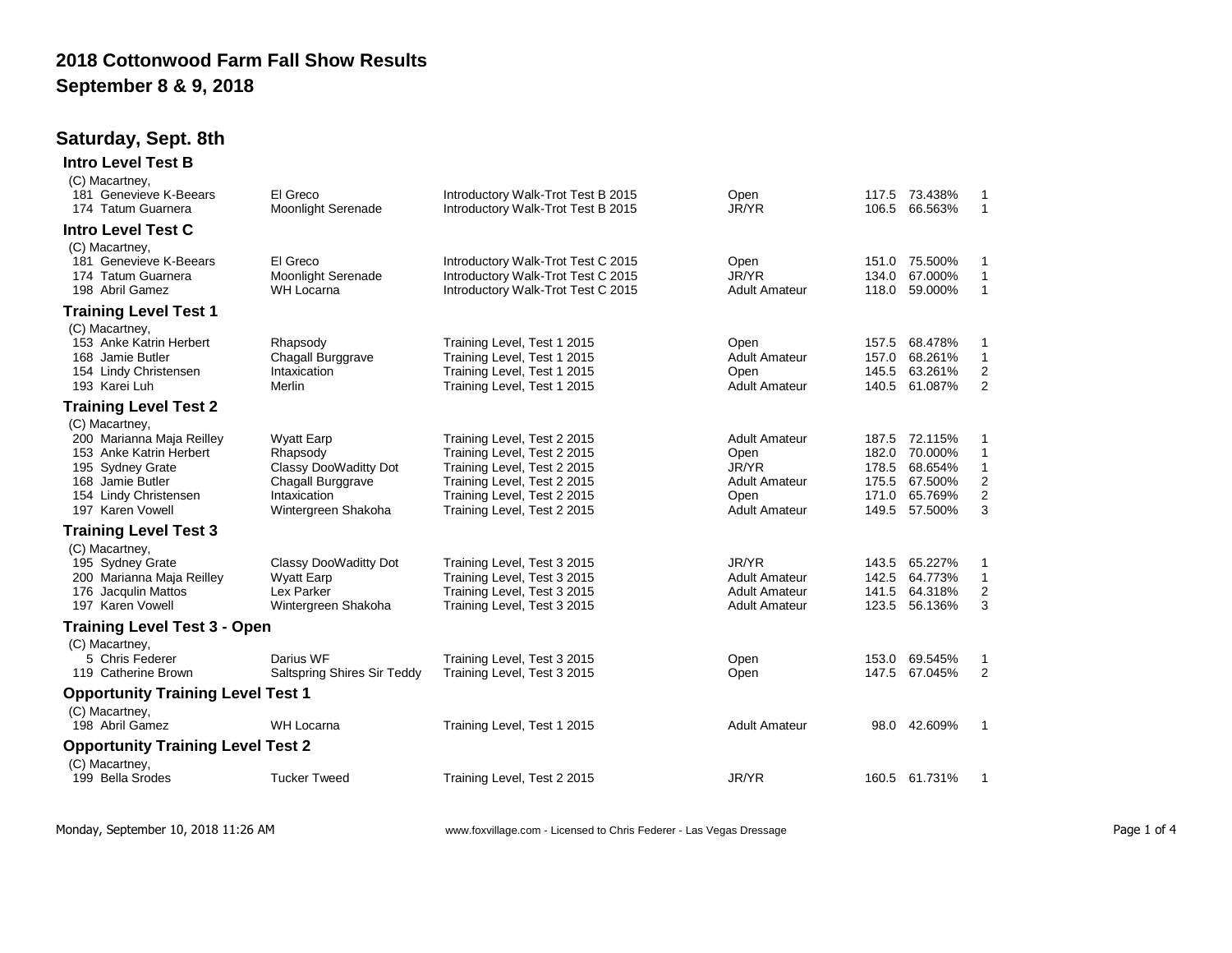## **First Level Test 1**

| (C) Macartney,<br>298 Erin Erlenbusch<br>176 Jacqulin Mattos<br>189 Sarah Molda                                                  | <b>Fred Astaire</b><br>Lex Parker<br><b>Merlot SPS</b>           | First Level, Test 1 2015<br>First Level, Test 1 2015<br>First Level, Test 1 2015                                                              | JR/YR<br><b>Adult Amateur</b><br><b>Adult Amateur</b> | 182.5<br>173.0<br>172.5                   | 67.593%<br>64.074%<br>63.889%                       | 1<br>$\mathbf{1}$<br>2                        |
|----------------------------------------------------------------------------------------------------------------------------------|------------------------------------------------------------------|-----------------------------------------------------------------------------------------------------------------------------------------------|-------------------------------------------------------|-------------------------------------------|-----------------------------------------------------|-----------------------------------------------|
| <b>First Level Test 3</b>                                                                                                        |                                                                  |                                                                                                                                               |                                                       |                                           |                                                     |                                               |
| (C) Macartney,<br>196 Katherine Brustman<br>121 Tiffany Goldman                                                                  | Solare<br>Shakespeare Jet Invader                                | First Level. Test 3 2015<br>First Level, Test 3 2015                                                                                          | <b>Adult Amateur</b><br><b>Adult Amateur</b>          | 224.0<br>223.5                            | 65.882%<br>65.735%                                  | $\mathbf 1$<br>$\overline{2}$                 |
| <b>Second Level Test 1</b>                                                                                                       |                                                                  |                                                                                                                                               |                                                       |                                           |                                                     |                                               |
| (C) Macartney,<br>190 Anke Katrin Herbert<br>187 Cassie Martin<br>298 Erin Erlenbusch                                            | keimpe Vande Amelander<br>Desmond<br><b>Fred Astaire</b>         | Second Level, Test 1 2015<br>Second Level. Test 1 2015<br>Second Level, Test 1 2015                                                           | Open<br><b>Adult Amateur</b><br>JR/YR                 | 224.5<br>217.0<br>204.5                   | 68.030%<br>65.758%<br>61.970%                       | 1<br>1<br>$\mathbf{1}$                        |
| <b>Second Level Test 3</b><br>(C) Macartney,<br>156 Sariana Lee                                                                  | Rose                                                             | Second Level, Test 3 2015                                                                                                                     | Open                                                  | 252.5                                     | 61.585%                                             | 1                                             |
| <b>Third Level Test 1</b>                                                                                                        |                                                                  |                                                                                                                                               |                                                       |                                           |                                                     |                                               |
| (C) Macartney,<br>164 Annette Spinetti<br>188 Jennifer Arzu<br>296 Helen Johnston                                                | Wall Street Z<br>Obra Prima De Banksy<br>Veelion                 | Third Level, Test 1 2015<br>Third Level. Test 1 2015<br>Third Level, Test 1 2015                                                              | Open<br>Open<br>Open                                  | 206.5<br>198.5<br>188.0                   | 62.576%<br>60.152%<br>56.970%                       | 1<br>$\overline{2}$<br>3                      |
| <b>Third Level Test 3</b>                                                                                                        |                                                                  |                                                                                                                                               |                                                       |                                           |                                                     |                                               |
| (C) Macartney,<br>149 Sophie Evans                                                                                               | Hermes                                                           | Third Level, Test 3 2015                                                                                                                      | <b>Adult Amateur</b>                                  | 257.0                                     | 65.897%                                             | $\mathbf 1$                                   |
| <b>Fourth Level Test 1</b><br>(C) Macartney,<br>118 Jessie Bonneau<br>192 Erica Manke                                            | <b>Skies The Limitt</b><br>Lacey                                 | Fourth Level, Test 1 2015<br>Fourth Level, Test 1 2015                                                                                        | Open<br>JR/YR                                         | 246.0<br>235.5                            | 66.486%<br>63.649%                                  | 1<br>$\mathbf{1}$                             |
| <b>Prix St. Georges</b>                                                                                                          |                                                                  |                                                                                                                                               |                                                       |                                           |                                                     |                                               |
| (C) Macartney,<br>120 Cyndi Jackson<br>194 Pearlie Rohrbacher<br>160 Gail Alterwitz<br>163 Annette Spinetti<br>145 Kymber Malloy | Hanseat<br>Ortega II<br>Rico<br>Wild West<br>W Lord of the Dance | FEI Prix St. Georges 2018<br>FEI Prix St. Georges 2018<br>FEI Prix St. Georges 2018<br>FEI Prix St. Georges 2018<br>FEI Prix St. Georges 2018 | Open<br>Open<br>Open<br>Open<br><b>Adult Amateur</b>  | 255.0<br>217.5<br>215.5<br>203.0<br>197.0 | 75.000%<br>63.971%<br>63.382%<br>59.706%<br>57.941% | 1<br>$\overline{2}$<br>3<br>4<br>$\mathbf{1}$ |
| Intermediare I                                                                                                                   |                                                                  |                                                                                                                                               |                                                       |                                           |                                                     |                                               |
| (C) Macartney,<br>148 Mary Brann                                                                                                 | Petit Syrah                                                      | FEI Intermediate I 2018                                                                                                                       | <b>Adult Amateur</b>                                  | 219.5 64.559%                             |                                                     | 1                                             |
|                                                                                                                                  |                                                                  |                                                                                                                                               |                                                       |                                           |                                                     |                                               |

Monday, September 10, 2018 11:26 AM **WRED ACT ADDETER 10** www.foxvillage.com - Licensed to Chris Federer - Las Vegas Dressage **Page 2 of 4** Page 2 of 4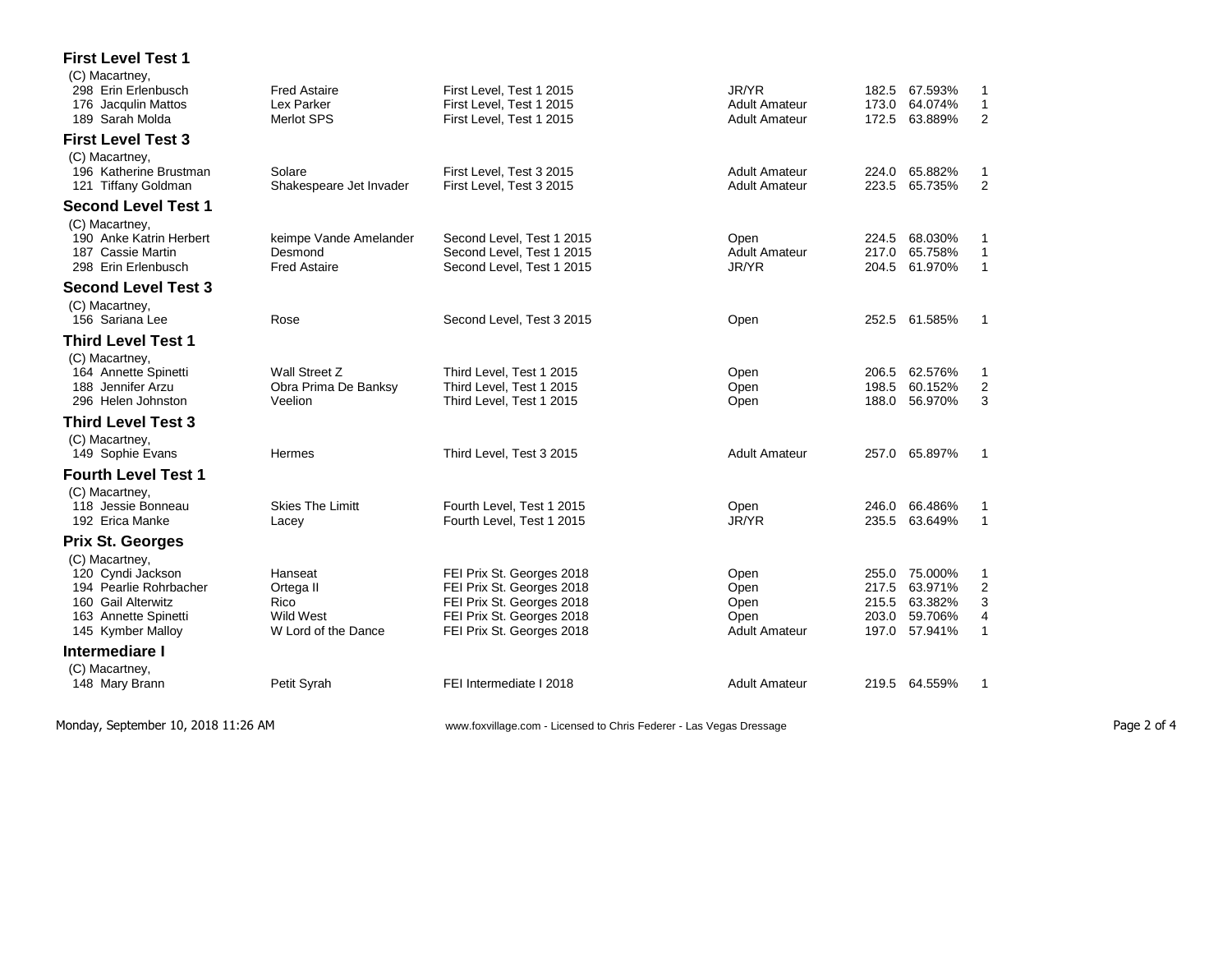## **Sunday, Sept. 9th**

| Intro Level Test B                           |                        |                                                                          |                      |                |                    |                         |
|----------------------------------------------|------------------------|--------------------------------------------------------------------------|----------------------|----------------|--------------------|-------------------------|
| (C) Macartney,<br>185 Genevieve K-Beears     | Ellie                  | Introductory Walk-Trot Test B 2015                                       | Open                 |                | 112.5 70.313%      | -1                      |
| <b>Intro Level Text C</b>                    |                        |                                                                          |                      |                |                    |                         |
| (C) Macartney,                               |                        |                                                                          |                      |                |                    |                         |
| 6 Virginia Addison<br>185 Genevieve K-Beears | Sam Gerida<br>Ellie    | Introductory Walk-Trot Test C 2015<br>Introductory Walk-Trot Test C 2015 | JR/YR<br>Open        | 151.5<br>135.0 | 75.750%<br>67.500% | 1<br>$\mathbf{1}$       |
| <b>Training Level Test 1</b>                 |                        |                                                                          |                      |                |                    |                         |
| (C) Macartney,                               |                        |                                                                          |                      |                |                    |                         |
| 161 Pearlie Rohrbacher                       | Onne Van De Buurserhof | Training Level, Test 1 2015                                              | Open                 | 172.5          | 75.000%            | 1                       |
| 153 Anke Katrin Herbert                      | Rhapsody               | Training Level, Test 1 2015                                              | Open                 | 165.0          | 71.739%            | $\boldsymbol{2}$        |
| 154 Lindy Christensen                        | Intaxication           | Training Level, Test 1 2015                                              | Open                 | 153.5          | 66.739%            | 3                       |
| 193 Karei Luh                                | Merlin                 | Training Level, Test 1 2015                                              | <b>Adult Amateur</b> | 146.5          | 63.696%            | $\mathbf{1}$            |
| <b>Training Level Test 2</b>                 |                        |                                                                          |                      |                |                    |                         |
| (C) Macartney,                               |                        |                                                                          |                      |                |                    |                         |
| 153 Anke Katrin Herbert                      | Rhapsody               | Training Level, Test 2 2015                                              | Open                 | 184.5          | 70.962%            | 1                       |
| 154 Lindy Christensen                        | Intaxication           | Training Level, Test 2 2015                                              | Open                 | 178.0          | 68.462%            | $\overline{2}$          |
| 197 Karen Vowell                             | Wintergreen Shakoha    | Training Level, Test 2 2015                                              | <b>Adult Amateur</b> | 155.5          | 59.808%            | $\mathbf{1}$            |
| <b>Training Level Test 3</b>                 |                        |                                                                          |                      |                |                    |                         |
| (C) Macartney,                               |                        |                                                                          |                      |                |                    |                         |
| 176 Jacqulin Mattos                          | Lex Parker             | Training Level, Test 3 2015                                              | <b>Adult Amateur</b> | 148.5          | 67.500%            | 1                       |
| 200 Marianna Maja Reilley                    | <b>Wyatt Earp</b>      | Training Level, Test 3 2015                                              | <b>Adult Amateur</b> | 137.0          | 62.273%            | $\overline{\mathbf{c}}$ |
| 197 Karen Vowell                             | Wintergreen Shakoha    | Training Level, Test 3 2015                                              | <b>Adult Amateur</b> | 129.0          | 58.636%            | 3                       |
| <b>Training Level Test 3 - Open</b>          |                        |                                                                          |                      |                |                    |                         |
| (C) Macartney,                               |                        |                                                                          |                      |                |                    |                         |
| 5 Chris Federer                              | Darius WF              | Training Level, Test 3 2015                                              | Open                 |                | 163.0 74.091%      | 1                       |
| <b>Opportunity Training Level Test 1</b>     |                        |                                                                          |                      |                |                    |                         |
| (C) Macartney,                               |                        |                                                                          |                      |                |                    |                         |
| 181 Genevieve K-Beears                       | El Greco               | Training Level, Test 1 2015                                              | Open                 | 171.5          | 74.565%            |                         |
| 300 Genevieve K-Beears                       | WH Locarna             | Training Level, Test 1 2015                                              | Open                 | 155.5          | 67.609%            | 1                       |
| 199 Bella Srodes                             | <b>Tucker Tweed</b>    | Training Level, Test 1 2015                                              | JR/YR                | 154.5          | 67.174%            | $\mathbf{1}$            |
| <b>Opportunity Training Level Test 2</b>     |                        |                                                                          |                      |                |                    |                         |
| (C) Macartney,                               |                        |                                                                          |                      |                |                    |                         |
| 199 Bella Srodes                             | <b>Tucker Tweed</b>    | Training Level, Test 2 2015                                              | JR/YR                |                | 173.0 66.538%      | 1                       |
| <b>First Level Test 1</b>                    |                        |                                                                          |                      |                |                    |                         |
| (C) Macartney,                               |                        |                                                                          |                      |                |                    |                         |
| 298 Erin Erlenbusch                          | <b>Fred Astaire</b>    | First Level, Test 1 2015                                                 | JR/YR                | 180.0          | 66.667%            | 1                       |
| 189 Sarah Molda                              | Merlot SPS             | First Level, Test 1 2015                                                 | <b>Adult Amateur</b> | 172.0          | 63.704%            | 1                       |
|                                              |                        |                                                                          |                      |                |                    |                         |

Monday, September 10, 2018 11:26 AM www.foxvillage.com - Licensed to Chris Federer - Las Vegas Dressage Page 3 of 4